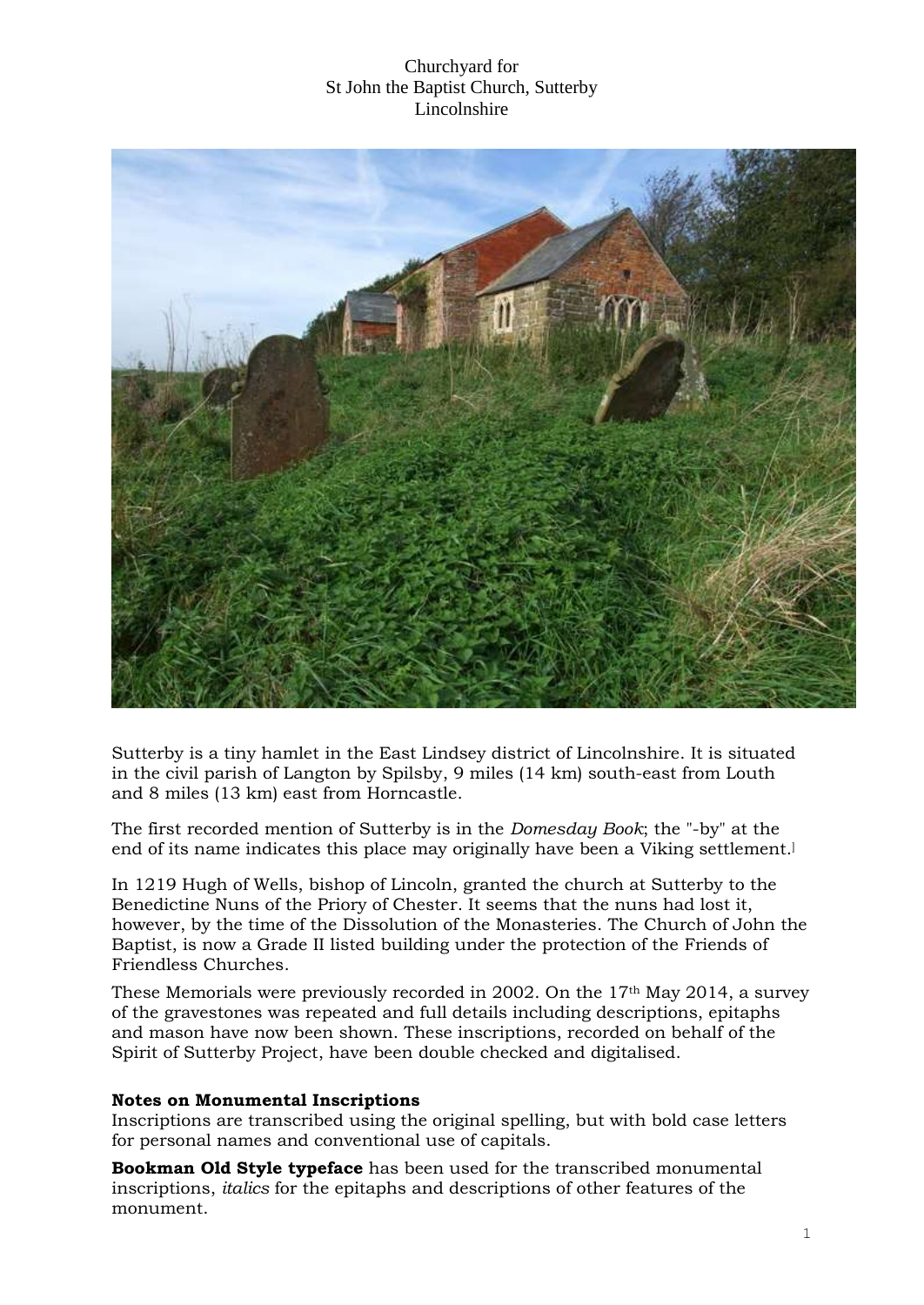**Punctuation** appears in the transcript where it occurs in the inscriptions.

**Square brackets [ ]** have been used to distinguish those parts of the inscriptions which are now missing or illegible but for which the original text may be deduced by the context.

Some memorials carry the name of the **monumental mason** who carved them. Masons' names are usually found inscribed on the edges or near the bases of some of the monuments; when they have been found, such names are recorded here with the word mason: name

A brief description of the monument is shown in the table. The use of Prof. Harold Mytum's descriptive terminology has been used (see Recording and analysing Graveyards. Council for British Archaeology). Memorials are described as a headstone i.e. that they are or were upright, or as a bodystone where they were designed to be lying down or as an urn tablet.

Please be aware that the enumerators have compiled this record to be as complete and accurate as possible. However, errors or omissions could have occurred and should these be found, or any improvements suggested, the enumerators would welcome being so informed.

| <b>Borrell</b>   | 7,8,            | Avison         | 43                        |
|------------------|-----------------|----------------|---------------------------|
| Croft            | $\overline{15}$ | <b>Baker</b>   | 45, 46,                   |
| Dring            | 3               | <b>Blades</b>  | 44                        |
| Hobson           | 12              | <b>Blow</b>    | 4, 7                      |
| Owston           | 9               | <b>Borrill</b> | 21, 28,                   |
| Peacock          | 10              | Croft          | $\overline{25}$           |
| Rhoads (Rhoades) | 13,14,          | Donnington     | $\overline{12}$           |
| Simons           | 1, 2,           | Dowse          | 34,                       |
| Vickers          | 11              | Dring          | 14,24,                    |
| Watson           | 5, 6,           | Ellerby        | 27                        |
| Wright           | $\overline{4}$  | Enderby        | $\overline{41,}$          |
|                  |                 | Evison         | 3, 10, 13, 18,            |
|                  |                 | Haw            | 38,                       |
|                  |                 | Houlden        | 47                        |
|                  |                 | Ling           | 40                        |
|                  |                 | Owston         | 15, 17, 20, 35,           |
|                  |                 | Peacock        | $\frac{6, 9, 39, 48}{48}$ |
|                  |                 | Sayers         |                           |
|                  |                 | Sellars        | 37,                       |
|                  |                 | Simons         | 19, 29, 32                |
|                  |                 | Snell          | 11, 23, 26, 30, 31,       |
|                  |                 | Storr          | $\mathbf{1}$              |
|                  |                 | Strighton      | $\overline{8}$            |
|                  |                 | Tuxworth       | 16,                       |
|                  |                 | Tyson          | 2, 5                      |
|                  |                 | Watson         | 33, 36,                   |
|                  |                 | Wilson         | 42                        |
|                  |                 | Wright         | 22                        |
|                  |                 |                |                           |

**Alphabetical list of gravestones Alphabetical list of burials 1816-1948**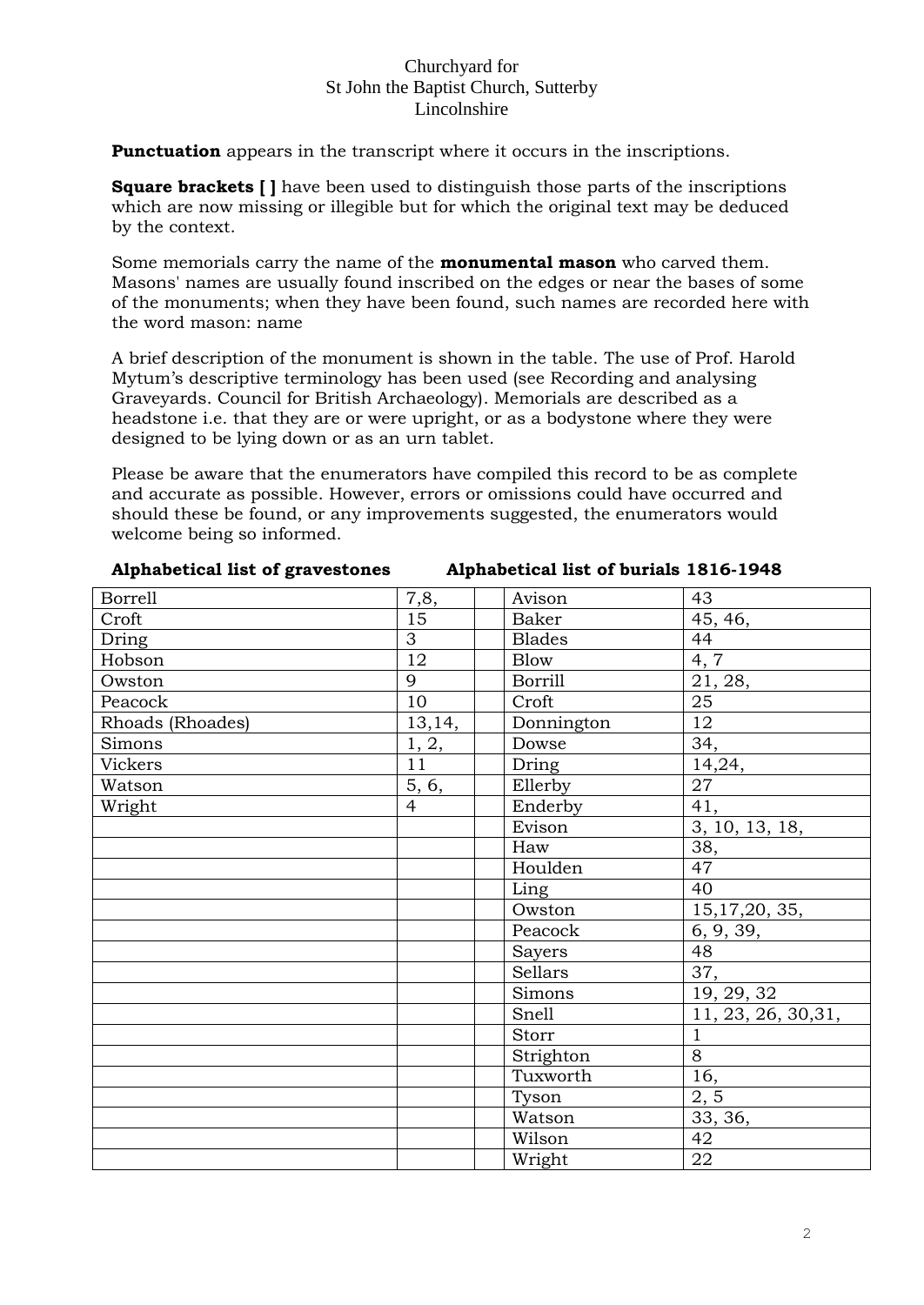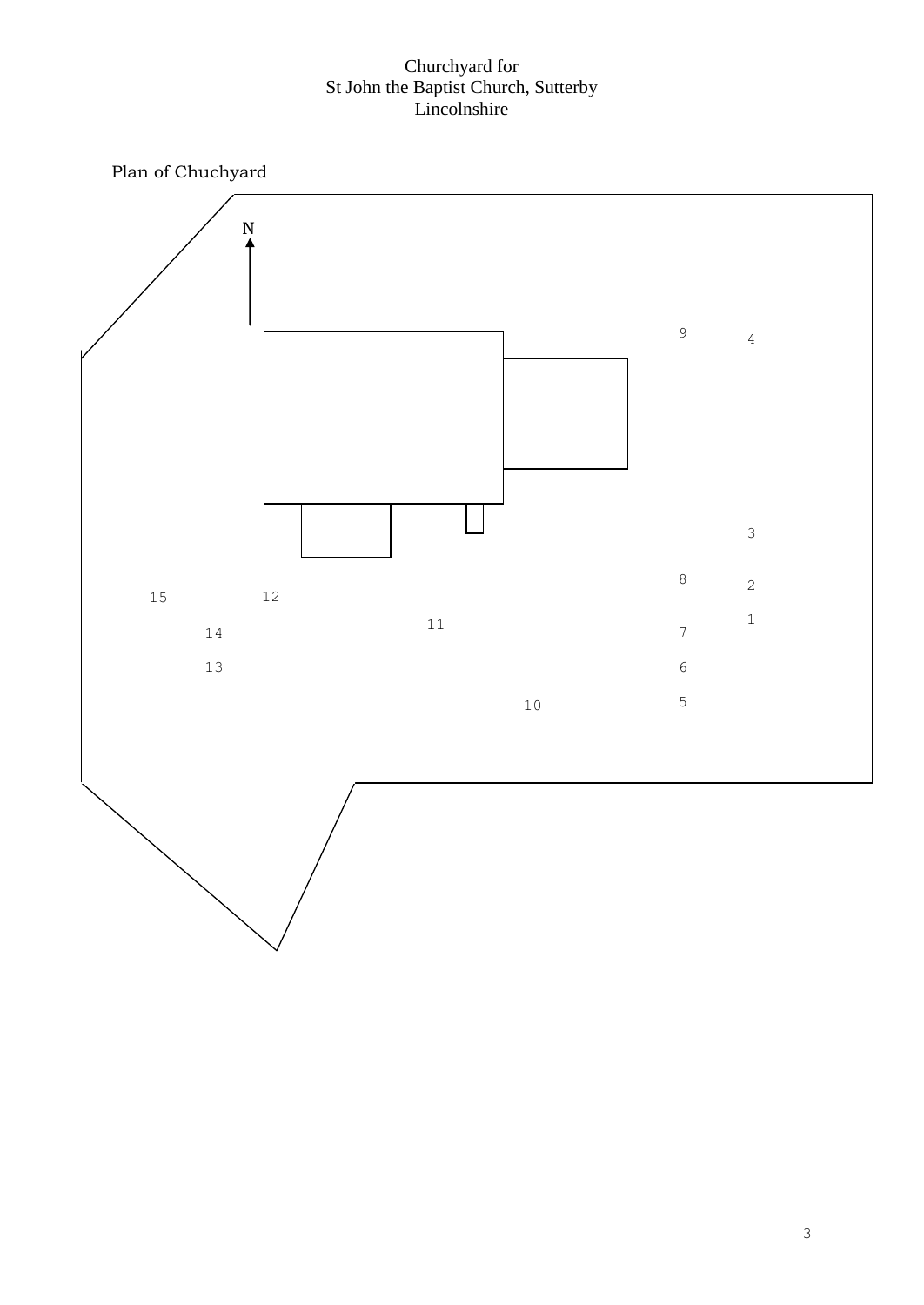1. *Arched sandstone headstone decorated with anchor and gothic tracery*.

> In affectionate memory of **Elizabeth**, the beloved wife of Edman **Simons** (of Hagworthingham) who departed this life 25 July 1873 aged 44 years. ----+---

"*The last enemy that shall be destroyed is death*".

*2. Arched sandstone headstone with anchor and gothic tracery relief*.

> In affectionate remembrance of **Ann Lydia Simons** the beloved wife of Edman **Simons.** Who departed this life June 19th 1859 aged 27 years.

> > *"Not lost but gone before".*

*Mason: J. Lilley, Bolingbroke*

#### **Row 1** (Start at south east corner of churchyard)



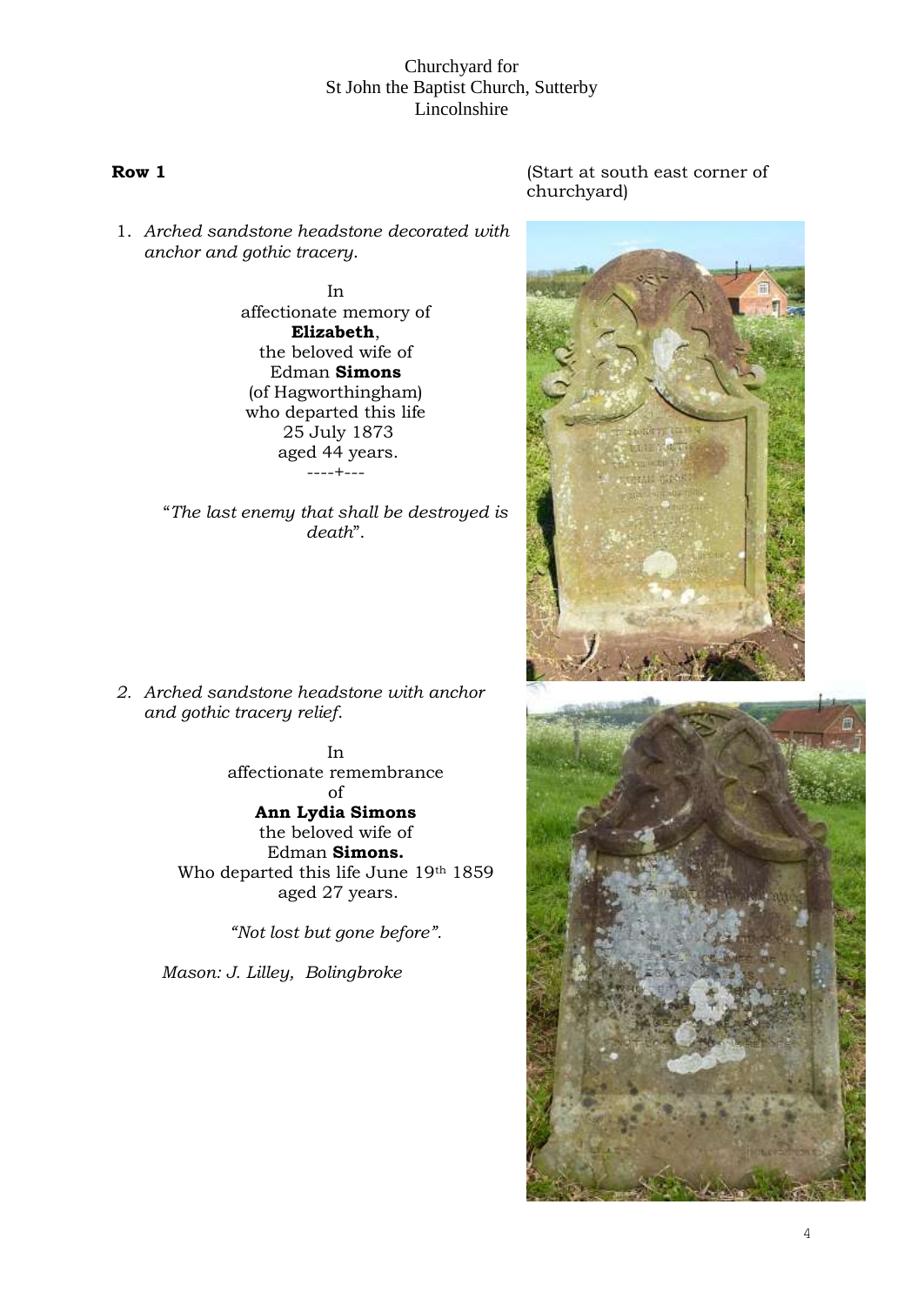*3. Arched sandstone headstone with trefoil centre*.

> In affectionate remembrance of **Thomas**, son of Joseph & Frances **Dring** who departed this life Nov. 4th 1865 aged 16 years. Also **Esther Ann** and **Jemima Matilda** who died in infancy.

*We all do fade as a leaf.* 

*Mason: J. Lilley Bolingbroke*

4. *Broken at base, triangular arched sandstone headstone*, *lying down inscribed with both italic and roman lettering*. *Broken sandstone footstone* inscribed 1863.

> Sacred to the memory of **George** the beloved son of William & Levina **Wright** who departed this life Jan 7th 1863 aged 22 years.

> > --------

*Remember now thy creator in the days of thy youth*.

*Mason: Hibbitt, Alford.* 



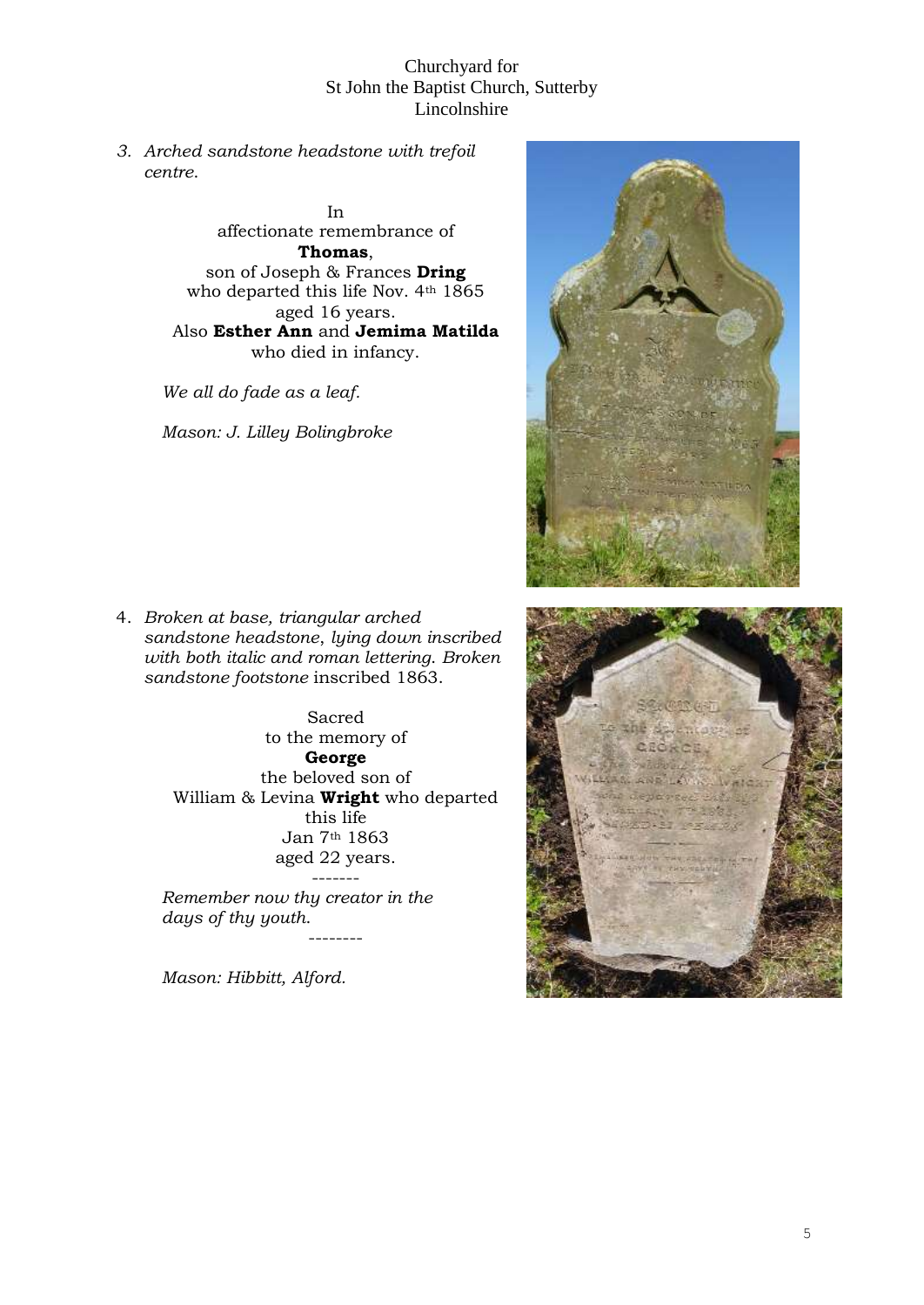## **Row 2**

*5. Arched sandstone headstone inscribed with roses*.

> In loving memory of **Charles Alfred Watson** who departed this life Decr 29th 1899 aged 24 years.

*Why should our tears in sorrow flow; when God recalls his own: and bids them leave a world of woe; for an immortal crown.*

*Mason: Beech, Spilsby*



*6. Arched sandstone headstone, slightly leaning and decorated with roses*.

> In loving memory of **Mary Ann** the beloved daughter of George & Mary Ann **Watson** of Sutterby who departed this life August 25th 1890 aged 18 years.

*And so he giveth his beloved sleep.*

*\_\_\_\_\_ A light is from our household gone, a voice we loved is stilled: A place is vacant on our hearth, which never can be filled.* 

*Mason: Beech Spilsby*

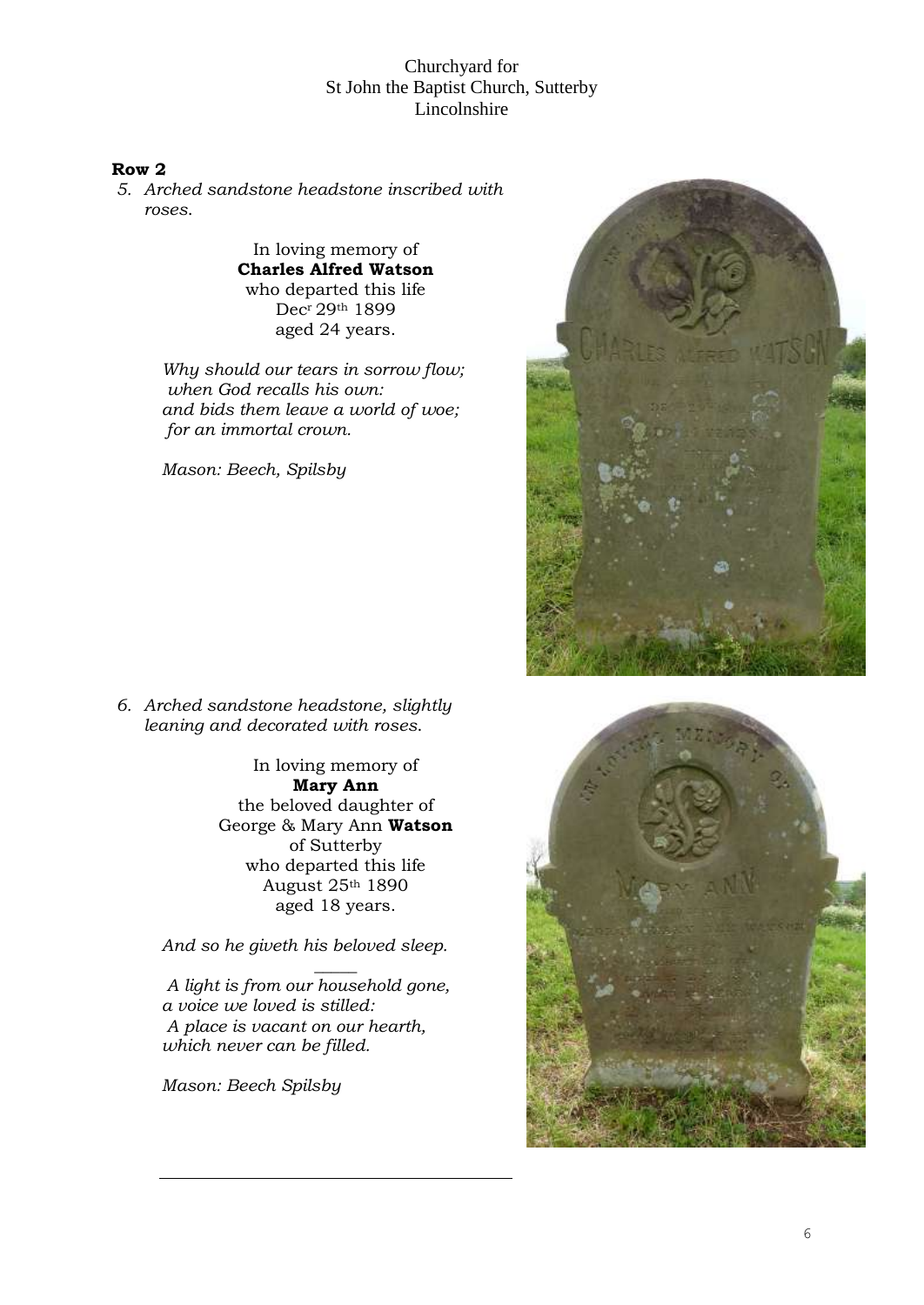7. *Archedsandstone headstone, with both gothic and sans serif lettering, in poor condition*.

> In memory of **Richard Borrell** who died December 23rd 1862 aged [17] years.

*My time was short*.

*Mason: Hibbitt, Alford*



*8. Arched sandstone headstone with bevelled edge*.

> In memory of **Arthur**, the beloved grandson of John and Sarah **Borrell** who died June 26th 1869 aged 14 years.

*"Thy will be done".* 

*Mason: Hibbitt, Alford* 

*(n.b. not shown on burial record of Sutterby Parish Records)*

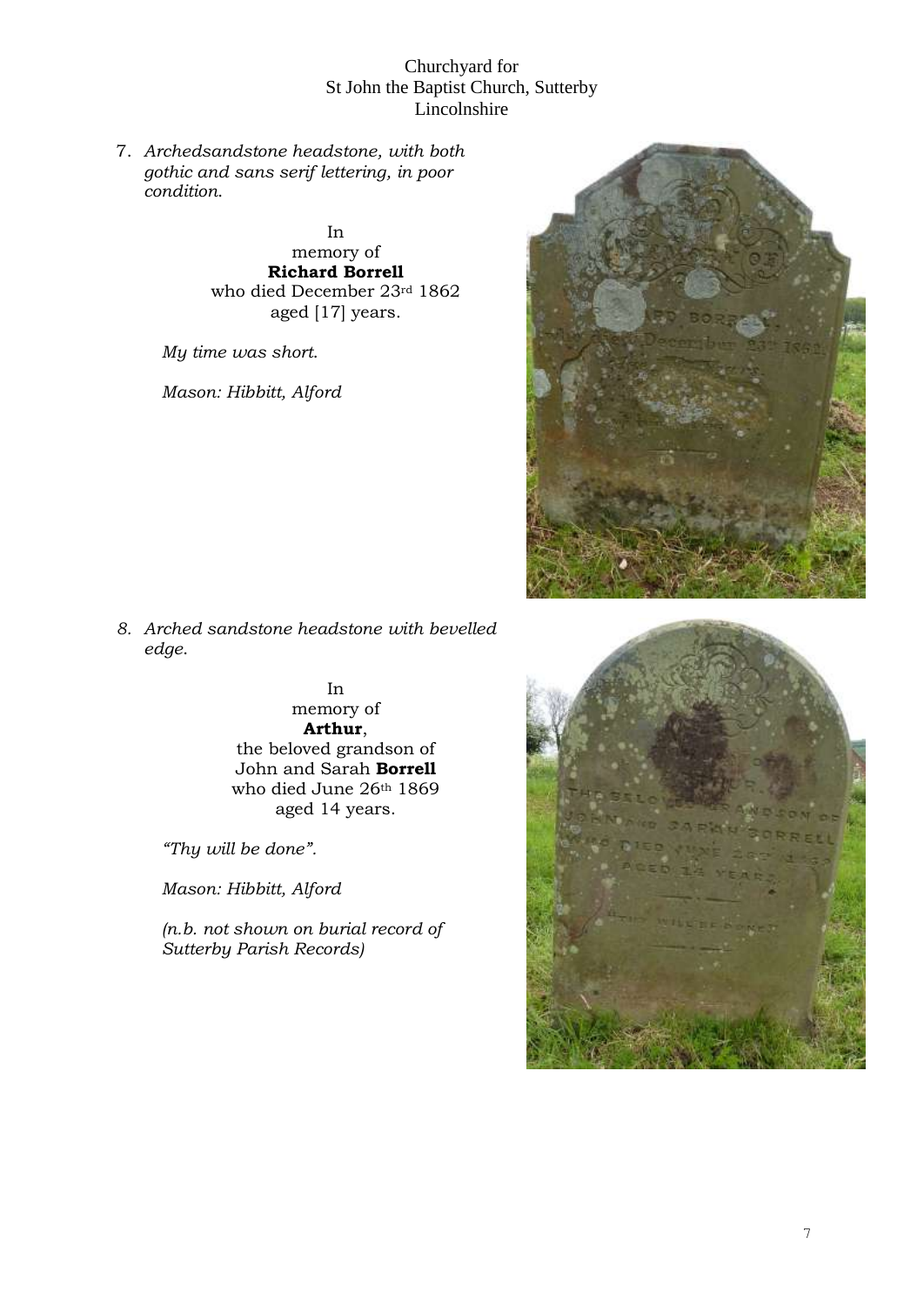*9. Gothic arched sandstone headstone*, *decorated with ivy leaves, now lying down*.

> Sacred to the memory of the Rev. **Thomas Owston** M.A. for 45 years the rector of this parish who entered into rest on March 23rd Good Friday 1894 aged 86 years.

"*I am the resurrection and the life".* 

*Mason: Curtis, Spilsby*



#### **Row 3**

*10.Cracked gothic arched sandstone headstone with decorated leaf edging, canted over and nearly horizontal*.

> In loving memory of **Elizabeth Peacock** died 26th June 1908 aged 47 years

*Abide with me.* 

*Mason: Beech, Spilsby*

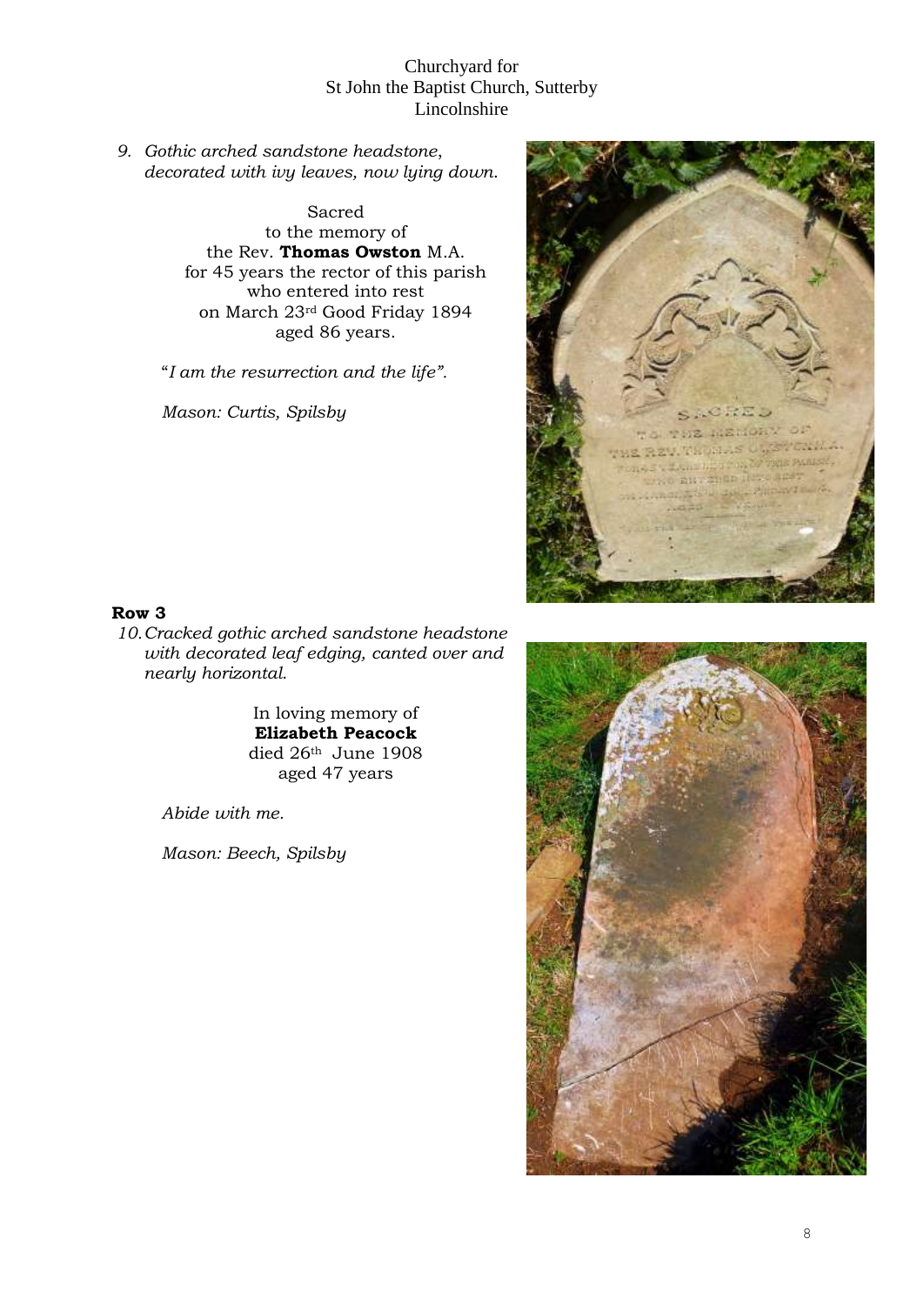#### **Row** *4*

*11. Arched sandstone headstone*, *cracked and lying down decorated with a winged cherub and flowers motif*.

> To the memory of **John Vickers** who departed this life on the 2nd May 1808 aged 51 years.

*For young men prepare yourselves to die, For life is short, and death is nigh, Rep[ent] in time and make no delay, I in my prime was called away.*

*(nb. Not shown on burial records)*





12.*Rectangular sandstone headstone, sound condition with metal bolt through the headstone decorated with scrolling motifs throughout*.

*Mason: Banks, Lincoln*

In memory

of **Dainah** the daughter of John and Sarah **Hobson** who died in her infancy August 29th 1764.

*(nb. Not shown on burial records)* 

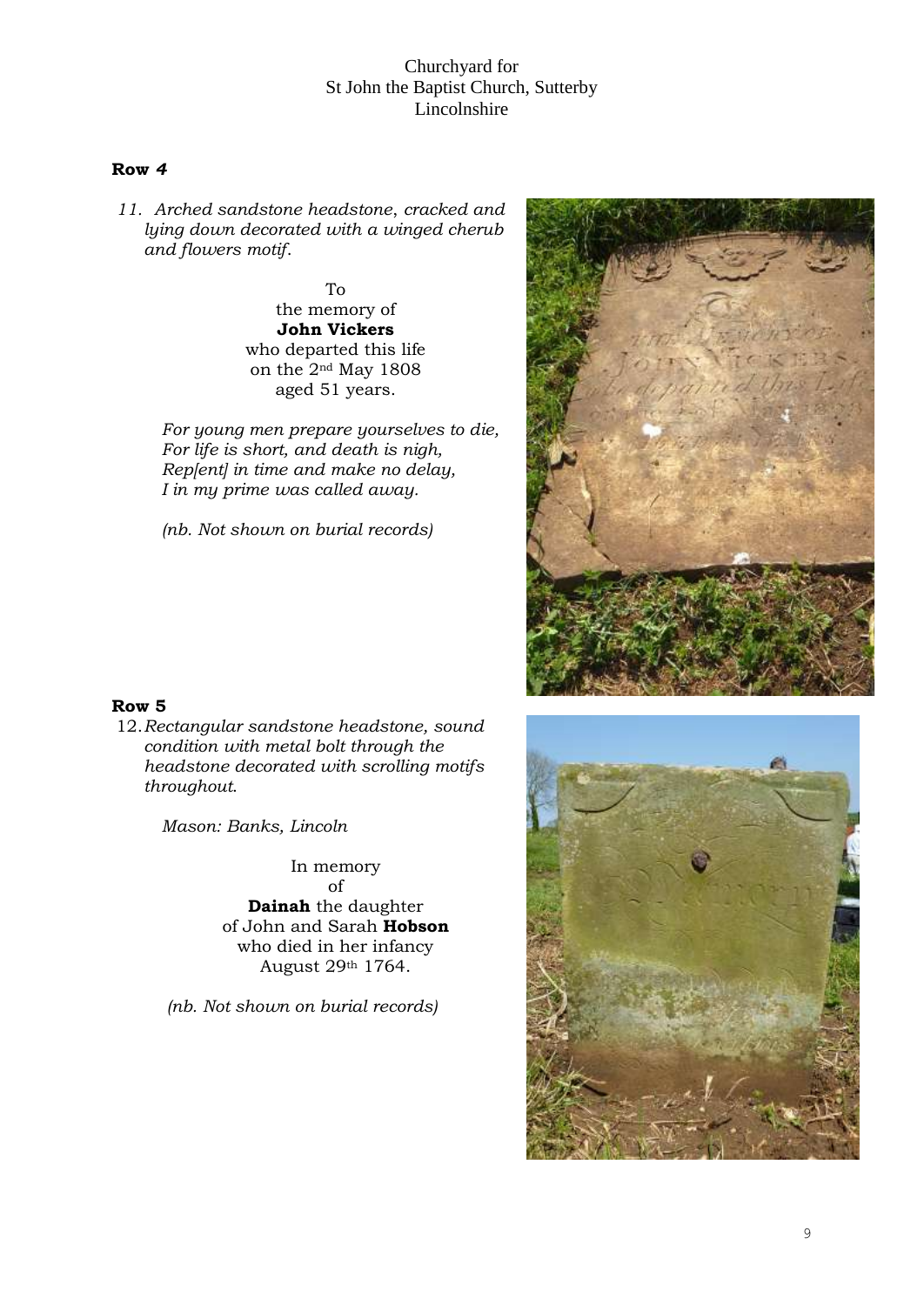#### **Row 6**

13.*Rectangular sandstone headstone in poor condition decorated with winged cherub and roses.*

> In memory of **Mary** the widow of JN<sup>o</sup> **Rhoads** who died 10th Oct<sup>r</sup> 1810 aged 68

*Attrition fore long time I bore Physicians were in vain. Till God did please to give the call And free me from all pain.*

*(nb. Not shown on burial records)*

14.*Broken rectangular sandstone headstone, with winged cherub and leaved foliage*. (The cracked portion is lying down besides the main stone)

> In memory of **John Rhoades** who died Nov. ye 16th 1792 aged 68

*When heaven permits a good man's life His life lamented is by all A husband kind, and father dear Such was the man who lieth here*

*(nb. Not shown on burial records)*



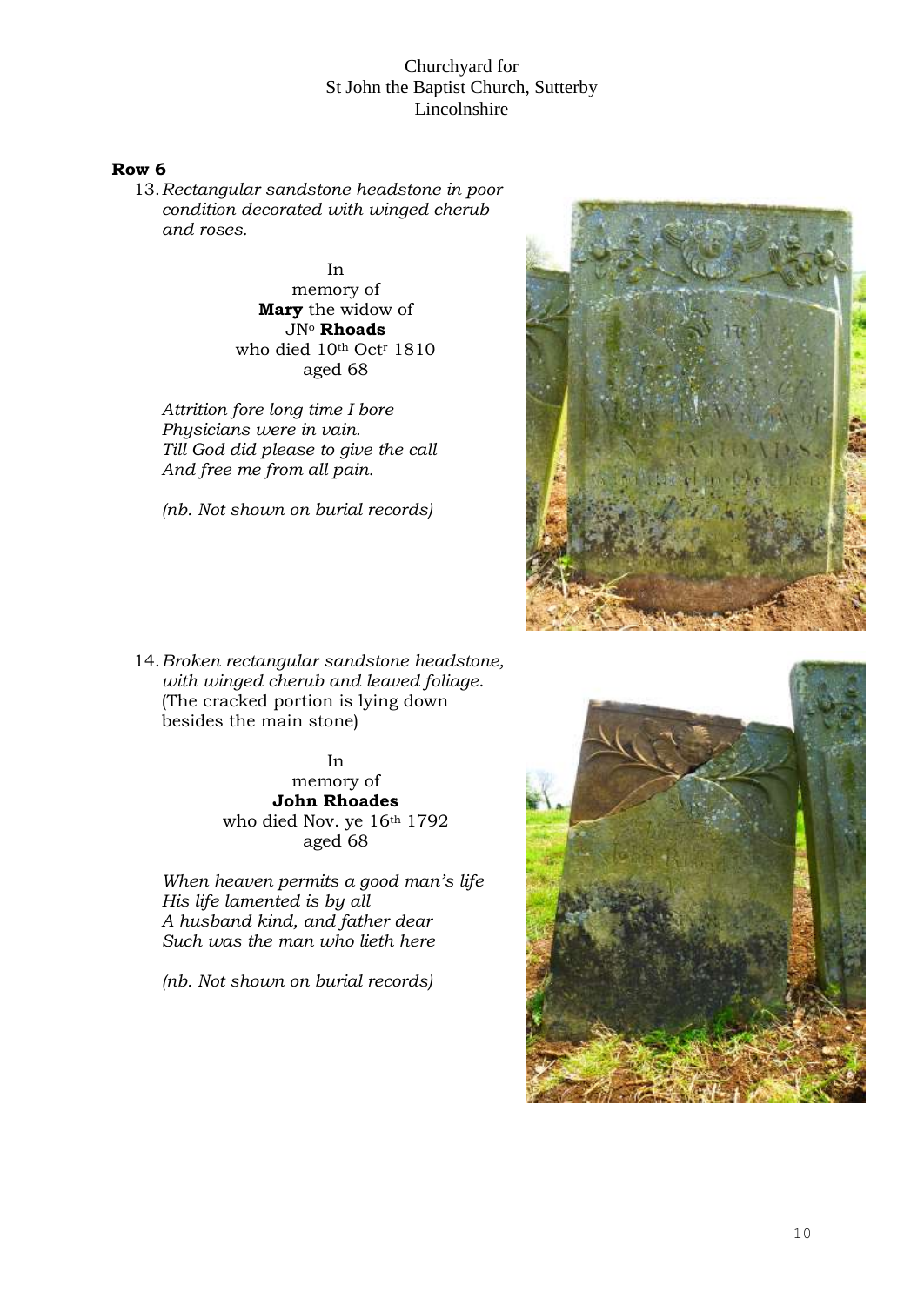#### **Row 7**

15.*Rectangular* s*andstone Headstone, lying down and broken into three parts*.

> In memory of **George Croft**, who died Augst 30th 1869 aged 50 years.

*We part to meet again*.



The following details are believed to be taken from a parish burial records located at the Lincolnshire archives. These are recorded in **burial date order** with the location of birth shown thereon. Those shown in red may have had a gravestone associated with this person but not found on the 2013 survey.

- 1. John Storr, Sutterby, 12 Jan 1816, aged 20
- 2. William Tyson, Sutterby, 16 Feb 1818 aged 3
- 3. Faith Evison, Sutterby, 31 Aug 1821 aged 47
- 4. Mary Blow, Sutterby, 24th Mar 1823, aged 62
- 5. James Tyson, Sutterby, 3 Oct 1825, aged 15
- 6. Joseph Peacock, Sutterby, 5 Jul 1826, aged 73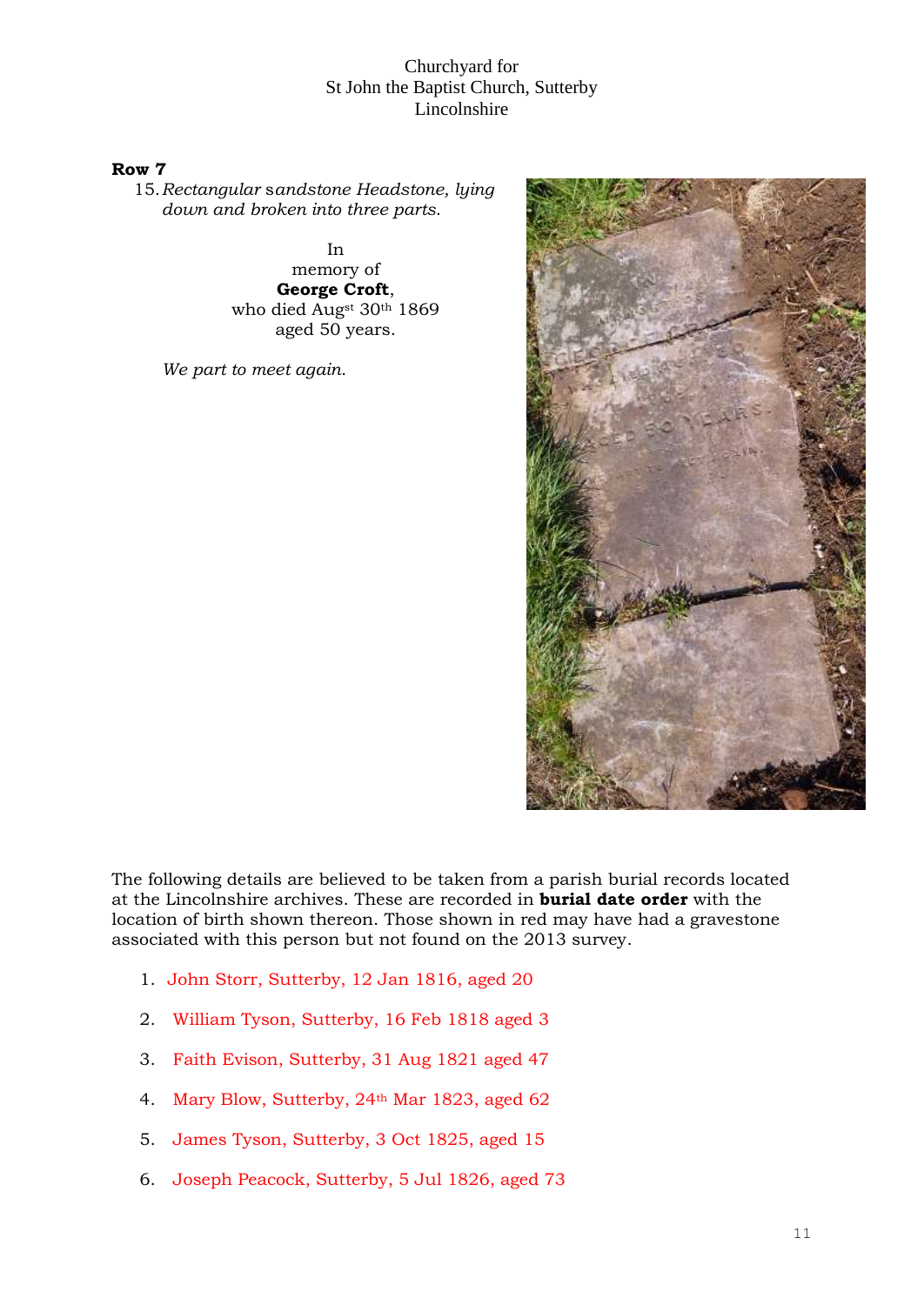- 7. John Blow, Sutterby, 18 Feb 1827. Aged 60
- 8. Rebecca Strighton, Sutterby, 5 Aug 1832, aged 70
- 9. Elizabeth Peacock, Sutterby, 17 Feb 1837, aged 57
- 10. Ann Evison, Sutterby, 18 Apr 1838, aged 66
- 11. Rose Snell, Sutterby, 31 Mar 1840, aged 37
- 12. Rebecca Donnington, Sutterby, 10 Oct 1841, aged 3
- 13. Joseph Evison, Sutterby, 17 Nov 1844, aged 63
- 14. Esther Ann Dring, Sutterby, 21 Jul 1847, aged 18 months (gravestone 4)
- 15. Elizabeth Owston, Sausthorpe, 30 Jan 1853, aged 40
- 16. Francis Tuxworth, Sutterby, 16 Nov 1853, aged 42
- 17. Elizabeth Owston, Sausthorpe, 30 Jan 1854, aged 84.
- 18. Mary Evison, Brinkhill, 1 Jan 1858, aged 64
- 19. Ann Lydia Simons, Hagworthingham, 22 Jun 1859, aged 27 (gravestone 3)
- 20. Thomas Owston, Partney, 23 Nov 1861, aged 90
- 21. Richard Borrill, Sutterby, 26 dec 1862, aged 17 (gravestone 8)
- 22. George Wright, Sutterby, 10 Jan 1863, aged 21 (gravestone 5)
- 23. Mary Snell, Sutterby, 13 Nov 1863, aged 55
- 24. Thomas Dring, Sutterby, 10 Nov 1865, aged 16 (gravestone 4)
- 25. George Croft, Sutterby, 3 Sep 1869, aged 50 (gravestone 16)
- 26. John Snell, Alford, 1 Jan 1871
- 27. James Ellerby, Sutterby, 3 Jan 1872, aged 4 months
- 28. John Borrill, Sutterby, 5 Jun 1873, aged 72
- 29. Elizabeth Simons, Hagworthingham, 29 Jul 1873, aged 44 (gravestone 2)
- 30. George Henry Snell, Sutterby, 7 May 1876, aged 10 months
- 31. Fanny Helen Snell, Sutterby, 13 Feb 1879, aged 6 months
- 32. Edman Simons, Tetford, 16 Aug 1889, aged 69
- 33. Mary Ann Watson, Sutterby, 29 Aug 1890 (gravestone 7)